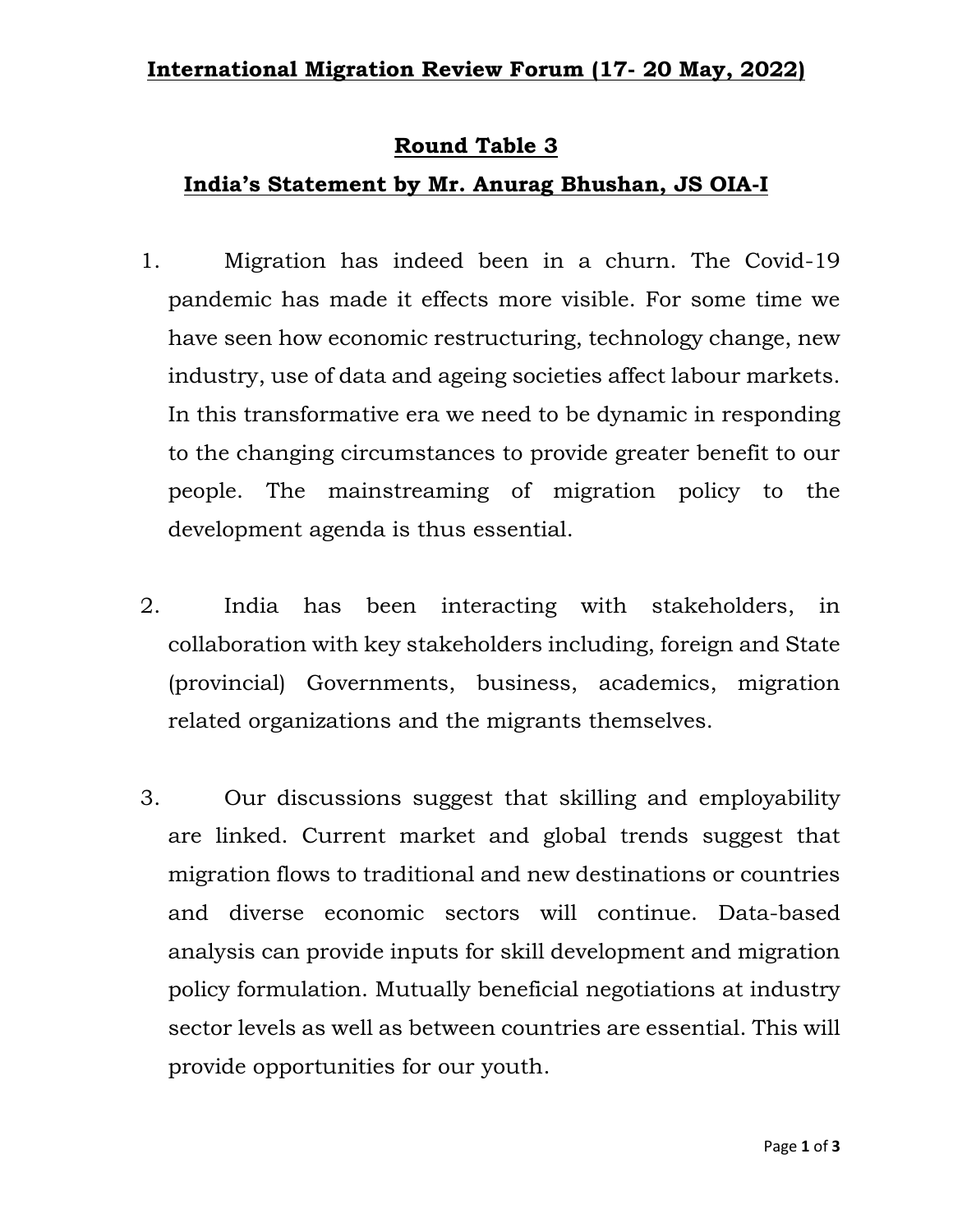- 4. India is training institutions for the Pre-Departure Orientation programme for migrant workers and closely liaises with State Governments and other agencies. The efforts are to ensure that workers migrate safely for overseas employment with an enhanced skill set. Cognizant of the ongoing pandemic, government has adapted its approach in line with the changing times and now PDOT workshops are being conducted online as well.
- 5. PDO programs provide soft skills in terms of culture, language, local rules and regulations of the destination country, and the welfare measures provided by the Government through our Embassies abroad. These welfare measures include Indian Community Welfare Fund (ICWF), Pravasi Bharatiya Bima Yojana (PBBY) and the MADAD – our consular grievance redressal portal.
- 6. India stands ready to collaborate with partner countries through mutually beneficial arrangements regarding the presence of highly skilled workers and professionals. We are committed towards further strengthening other business language apart from English such as German, Spanish, French or Japanese to ensure greater mobility, employability and readiness to contribute to the global workforce.
- 7. We affirm continued relevance of greater multilateral and bilateral coordination on migration and mobility issues and understand that it is crucial to explore additional approaches